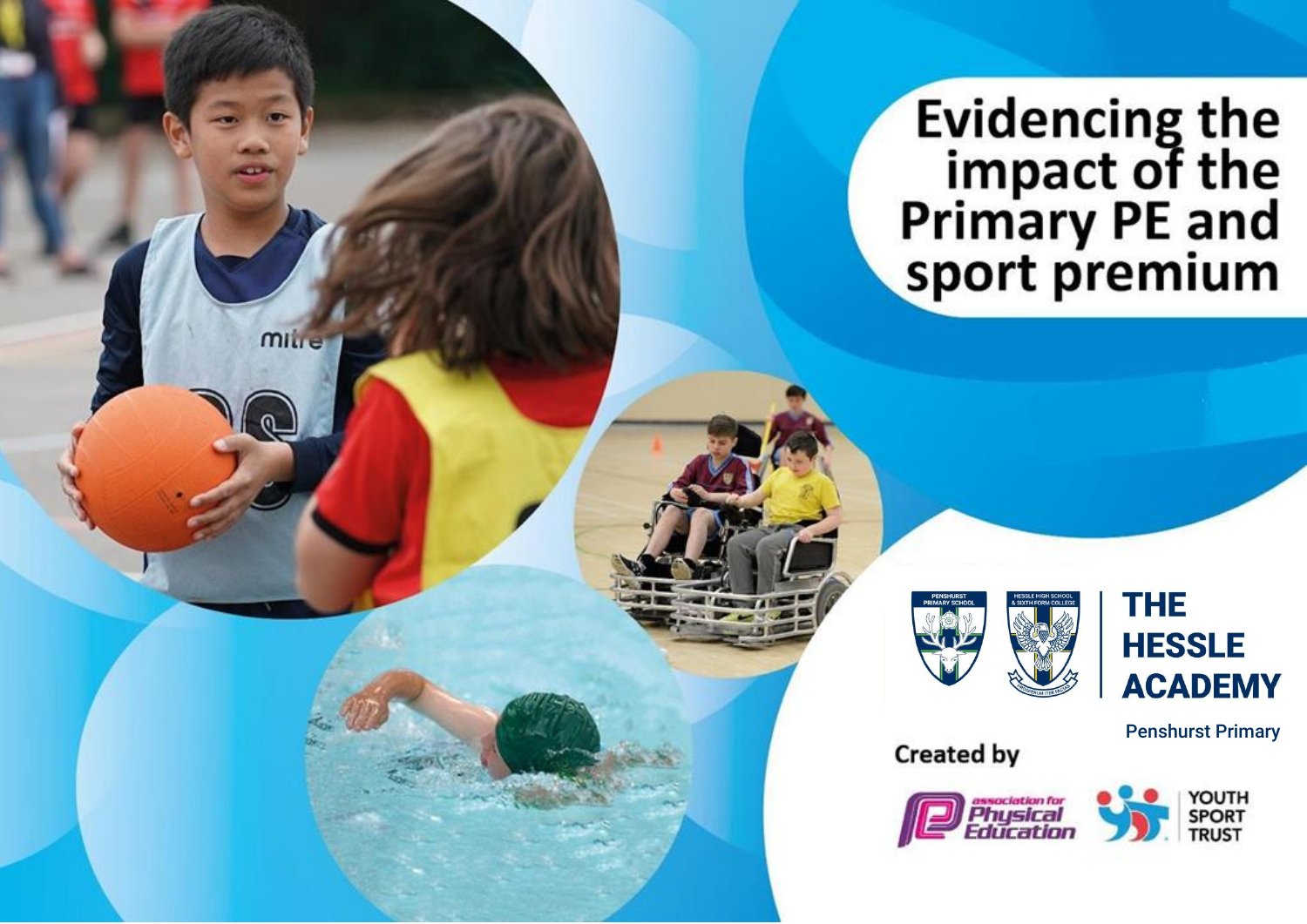## **Funding allocation:**

| Total amount carried over from 2020/21      | £0      |  |  |
|---------------------------------------------|---------|--|--|
| Total amount allocated for 2021/22          | £20,235 |  |  |
| Total amount of planned expenditure 2021-22 | £22,900 |  |  |

## **Statutory swimming report:**

| Meeting national curriculum requirements for swimming and water safety.                                                                                                                                                     |     |
|-----------------------------------------------------------------------------------------------------------------------------------------------------------------------------------------------------------------------------|-----|
| What percentage of your current Year 6 cohort swim competently, confidently and proficiently over a distance of at<br>least 25 metres?                                                                                      | 85% |
| What percentage of your current Year 6 cohort use a range of strokes effectively (for example, front crawl, backstroke<br>and breaststroke)                                                                                 | 75% |
| What percentage of your current Year 6 cohort perform safe self-rescue in different water-based situations?                                                                                                                 | 50% |
| Schools can choose to use the Primary PE and sport premium to provide additional provision for swimming but this<br>must be for activity over and above the national curriculum requirements. Have you used it in this way? | No  |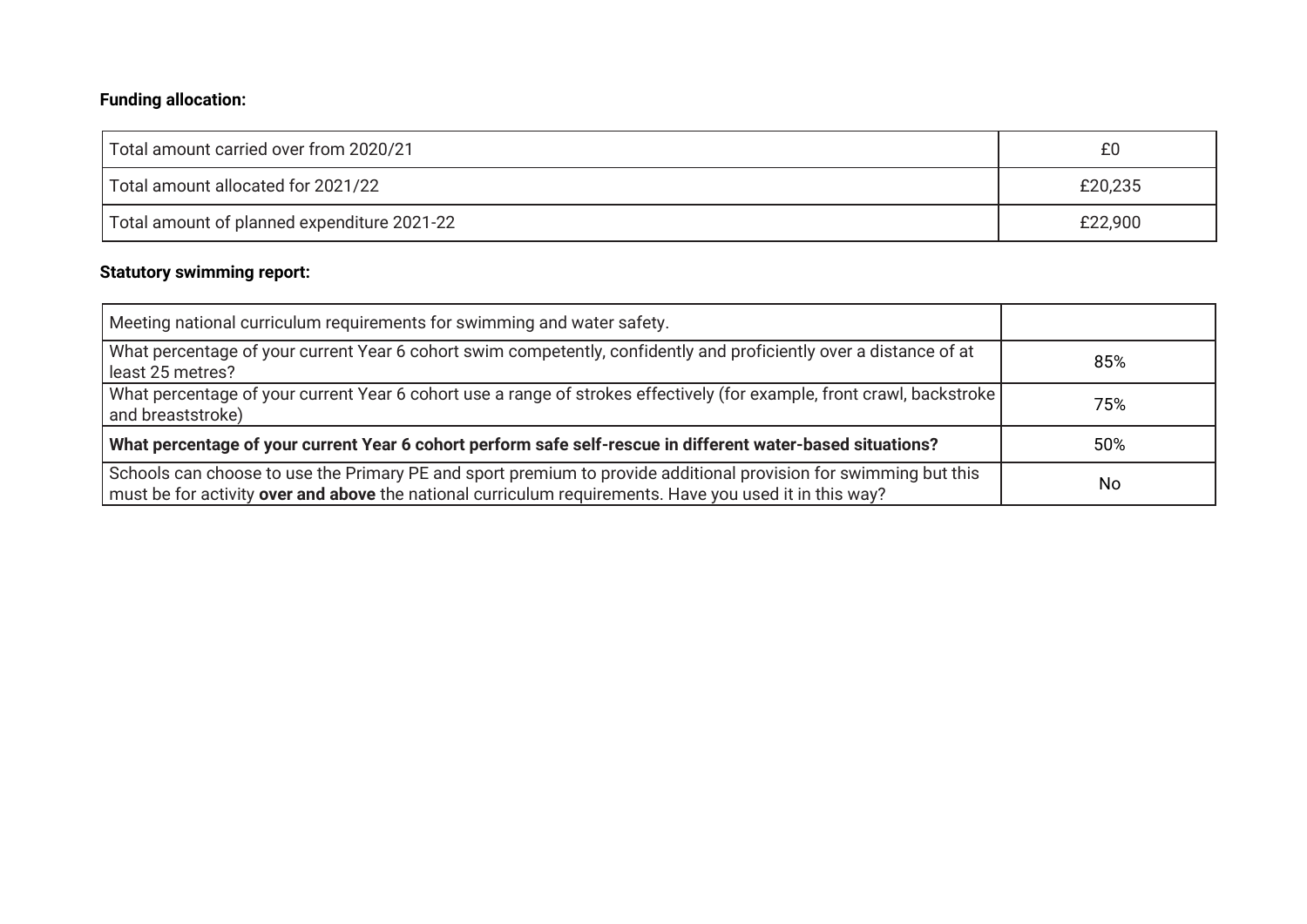| Last Year's achievements/impact 2020-21                                                                                                                                                                                                                                                                                                                                                                                                                                                                                                                                                                                                                                                                                                                                                                                                                                                                                                                                                                                                                                                                                                                                                                                                                                                                                                                                                                                                               |                                     | Areas for further improvement 2021-22                                                                                                                                                                                                                                                                                                                                                                                                                                                                                                                                                                                                                                                                                                                                                                                                                                                                                                                                                                                                                    |  |  |
|-------------------------------------------------------------------------------------------------------------------------------------------------------------------------------------------------------------------------------------------------------------------------------------------------------------------------------------------------------------------------------------------------------------------------------------------------------------------------------------------------------------------------------------------------------------------------------------------------------------------------------------------------------------------------------------------------------------------------------------------------------------------------------------------------------------------------------------------------------------------------------------------------------------------------------------------------------------------------------------------------------------------------------------------------------------------------------------------------------------------------------------------------------------------------------------------------------------------------------------------------------------------------------------------------------------------------------------------------------------------------------------------------------------------------------------------------------|-------------------------------------|----------------------------------------------------------------------------------------------------------------------------------------------------------------------------------------------------------------------------------------------------------------------------------------------------------------------------------------------------------------------------------------------------------------------------------------------------------------------------------------------------------------------------------------------------------------------------------------------------------------------------------------------------------------------------------------------------------------------------------------------------------------------------------------------------------------------------------------------------------------------------------------------------------------------------------------------------------------------------------------------------------------------------------------------------------|--|--|
| Increased engagement of all pupils across the school especially for girls,<br>vulnerable children and children not accessing physical activity<br>Introduction of daily mile<br>Introduction of play equipment during playtimes for Active Playtimes - Play<br>Leaders introduced within KS1 -<br>Profile of sport has significantly increased within the school over the last<br>two years and has used local facilities to enhance the provision<br>All KS1 and 2 children have the full daily entitlement of sport-based activities<br>with FS1 and 2 now receiving an hour a week structured PE<br>Children have access to facilities that enable high quality teaching and<br>participation for all • Implementation and development of new PE scheme to<br>increase staff knowledge and confidence when delivering PE<br>Staff have access to high quality lesson plans with differentiation for all<br>learner - Skill progression through year groups - Coverage and pupil tracker -<br>Increase in the number of sports and opportunities offered to pupils<br>Increased participation in competitive sport across the school through<br>involvement with the School Sports Partnership -NA as tournaments<br>suspended due to COVID<br>Minibus license acquired to facilitate hire of cheaper, self-drive, buses to<br>transport pupils now and in the future<br>Links with local clubs (Hull Invictus, St Pauls Boxing Academy, Cottingham | $\bullet$<br>$\bullet$<br>$\bullet$ | Establish PE team to develop the provision of PE within the<br>school and outside of school<br>Continue to develop the skills and knowledge of staff with<br>the school's new curriculum and support the development of<br>teaching to ensure the progression of skills across all year<br>groups<br>Continue to develop and maintain equipment to facilitate<br>highest quality PE provision.<br>Continue to increase participation in competitive sport<br>across the school through inter and intra<br>sport<br>competitions/festivals - Intra-sport competitions are going<br>to be a priority due to the current Covid-19 restrictions<br>Develop virtual competitions between schools with support<br>from the School Sports Partnership<br>Improve the outcomes in swimming to ensure the aims of<br>national curriculum is achieved<br>Review current provision and implement swimming<br>development plan<br>Increase the number of pupils reaching the standard<br>expectation in swimming 25m and being able to perform a<br>safe self-rescue |  |  |
| Rugby League, Hull Tennis Club, Flex Dance, Imperial Storm - Cheerleading<br>Academy)<br>KS1 playground work undertaken instead of daily mile track                                                                                                                                                                                                                                                                                                                                                                                                                                                                                                                                                                                                                                                                                                                                                                                                                                                                                                                                                                                                                                                                                                                                                                                                                                                                                                   |                                     |                                                                                                                                                                                                                                                                                                                                                                                                                                                                                                                                                                                                                                                                                                                                                                                                                                                                                                                                                                                                                                                          |  |  |
| Total funds allocated: £20,000<br>Total spend: £23,500                                                                                                                                                                                                                                                                                                                                                                                                                                                                                                                                                                                                                                                                                                                                                                                                                                                                                                                                                                                                                                                                                                                                                                                                                                                                                                                                                                                                |                                     |                                                                                                                                                                                                                                                                                                                                                                                                                                                                                                                                                                                                                                                                                                                                                                                                                                                                                                                                                                                                                                                          |  |  |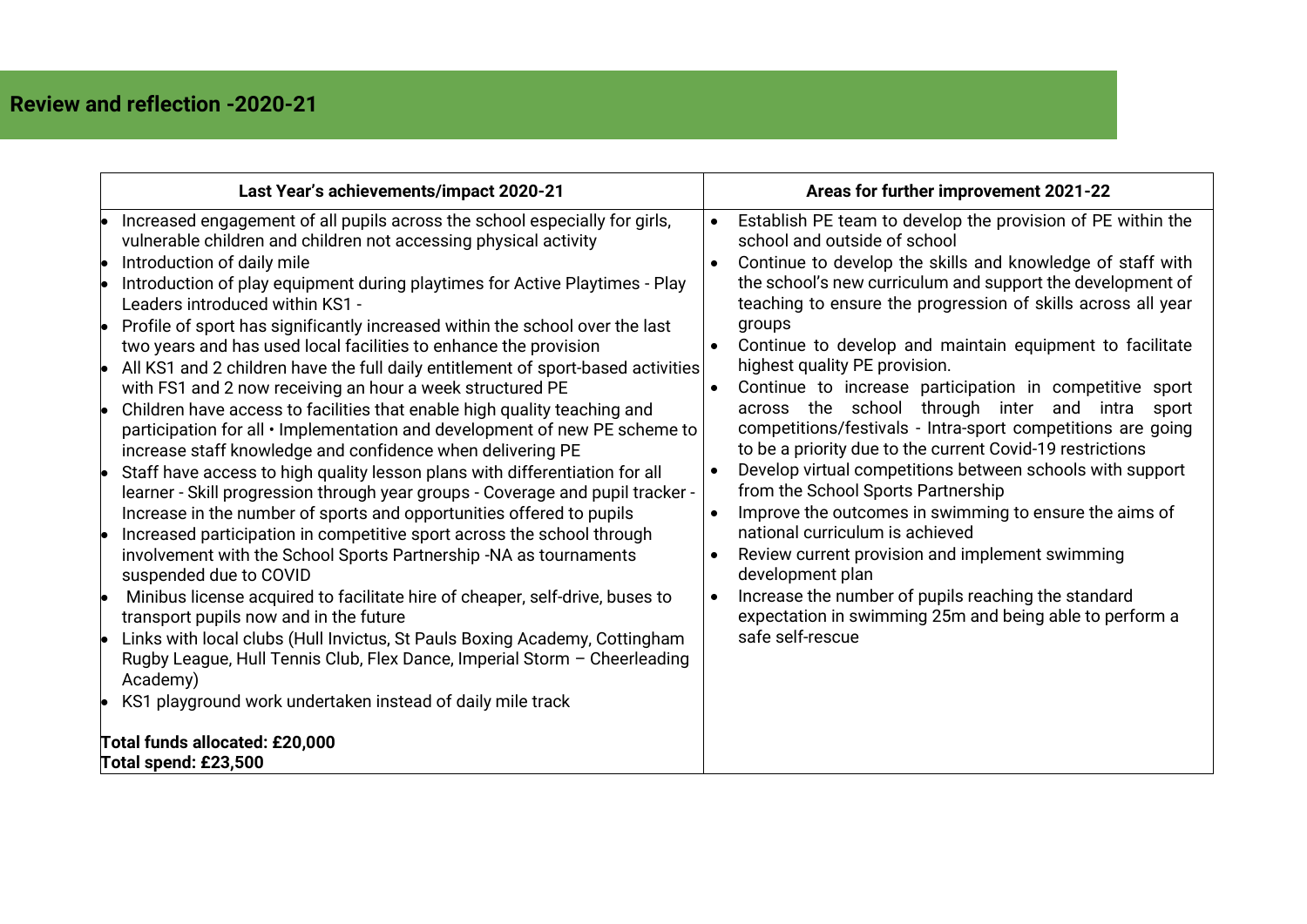## **Action Plan and Budget Tracking**

| Academic Year: 2021/22<br>Total fund allocated: £22,235                                                                                                                                                                                                                                                                                                                                                                                                                                                                         |                                                                                                                                                                         | Date Updated: October 2021       |                     |                                                |  |
|---------------------------------------------------------------------------------------------------------------------------------------------------------------------------------------------------------------------------------------------------------------------------------------------------------------------------------------------------------------------------------------------------------------------------------------------------------------------------------------------------------------------------------|-------------------------------------------------------------------------------------------------------------------------------------------------------------------------|----------------------------------|---------------------|------------------------------------------------|--|
| Percentage of<br>Key indicator 1: The engagement of all pupils in regular physical activity $-$ Chief Medical Officers guidelines recommend that primary<br>total allocation:<br>school pupils undertake at least 30 minutes of physical activity a day in school                                                                                                                                                                                                                                                               |                                                                                                                                                                         |                                  |                     |                                                |  |
| Intent                                                                                                                                                                                                                                                                                                                                                                                                                                                                                                                          | Implementation                                                                                                                                                          |                                  | Impact              | £13200 - 60%                                   |  |
| Focus:<br>All children to be active for at least 30 minutes per day: •                                                                                                                                                                                                                                                                                                                                                                                                                                                          | Actions:<br>PE lesson time increased                                                                                                                                    | Funding<br>allocated:<br>£10,000 | Evidence of impact: | Sustainability and<br>suggested next<br>steps: |  |
| Increase engagement of all pupils in physical<br>activity:<br>Provide opportunities for daily physical<br>$\circ$<br>activity<br>Identify physical activity within school<br>$\circ$<br>Increase participation within school clubs<br>$\circ$<br>Educate children in the value and benefits of a<br>$\circ$<br>healthy active lifestyle<br>Increase the participation and number of<br>afterschool clubs targeting key groups<br>Work with families to promote physical activity<br>$\bullet$<br>within and outside the school. | Before and after school offer increased<br>Lunchtime and playtime provision used to<br>keep active with sports coach deployed to<br>lead teams                          | (Sports<br>Coach)                |                     |                                                |  |
| Target children not achieving recommended<br>physical activity limits.                                                                                                                                                                                                                                                                                                                                                                                                                                                          | Sensory Circuits introduced daily<br>Interventions at lunchtime/ sports team<br>Embed assessment system for clear<br>communication between sports staff and<br>teachers | £1500<br>(staffing)              |                     |                                                |  |
| All areas of the school curriculum and extra-curricular<br>activities have the appropriate equipment                                                                                                                                                                                                                                                                                                                                                                                                                            | Full stock check to identify areas of need<br>Re organisation of equipment to allow easy<br>access including building of cupboards to<br>store equipment                | £1500                            |                     |                                                |  |
| Older children to be role models in sport and activities                                                                                                                                                                                                                                                                                                                                                                                                                                                                        | Embed play leader scheme                                                                                                                                                | £200                             |                     |                                                |  |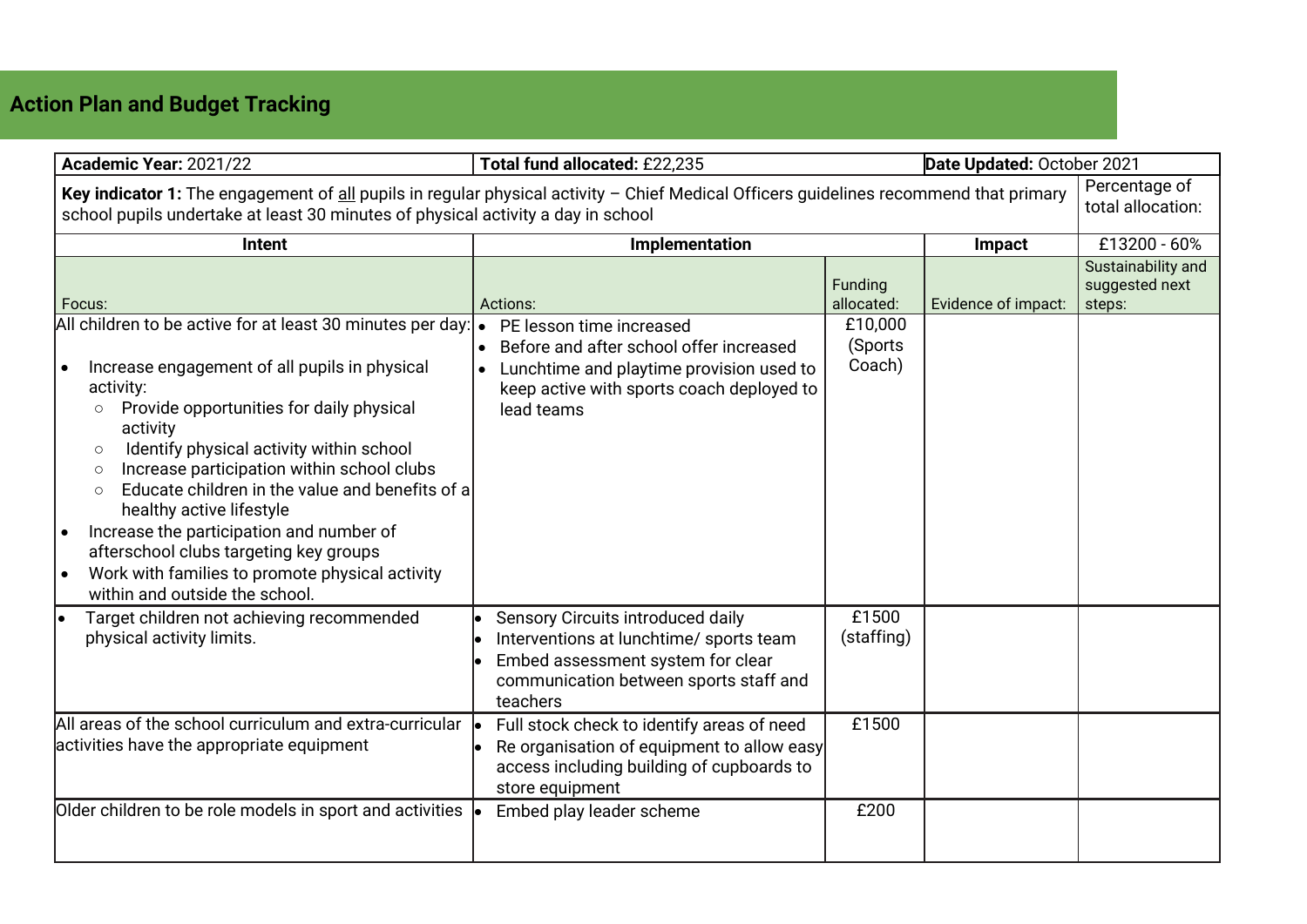| Key indicator 2: The profile of PESSPA being raised across the school as a tool for whole school improvement                                                                                                                                                         |                                                                                                            |                       |                     |                                                |
|----------------------------------------------------------------------------------------------------------------------------------------------------------------------------------------------------------------------------------------------------------------------|------------------------------------------------------------------------------------------------------------|-----------------------|---------------------|------------------------------------------------|
| Intent                                                                                                                                                                                                                                                               | Implementation<br><b>Impact</b>                                                                            |                       |                     | £1150 - $5%$                                   |
| Focus:                                                                                                                                                                                                                                                               | Actions:                                                                                                   | Funding<br>allocated: | Evidence of impact: | Sustainability<br>and suggested<br>next steps: |
| Improve access to high quality facilities to enable the $ $<br>teaching of high-quality PE<br>Investigate other providers of high-quality facilities<br>to ensure the curriculum can be delivered:<br>Wolfreton<br>$\circ$<br>David Lloyd<br>Haltemprice<br>Costello | Links with local community spaces to be<br>further explored by sports team                                 | £500                  |                     |                                                |
| Ensure progression across the school in all strands of $\vert \bullet \vert$<br>IРE                                                                                                                                                                                  | Continued use of PE hub<br>Develop the website to show progression<br>of skills and celebrate achievements | £650                  |                     |                                                |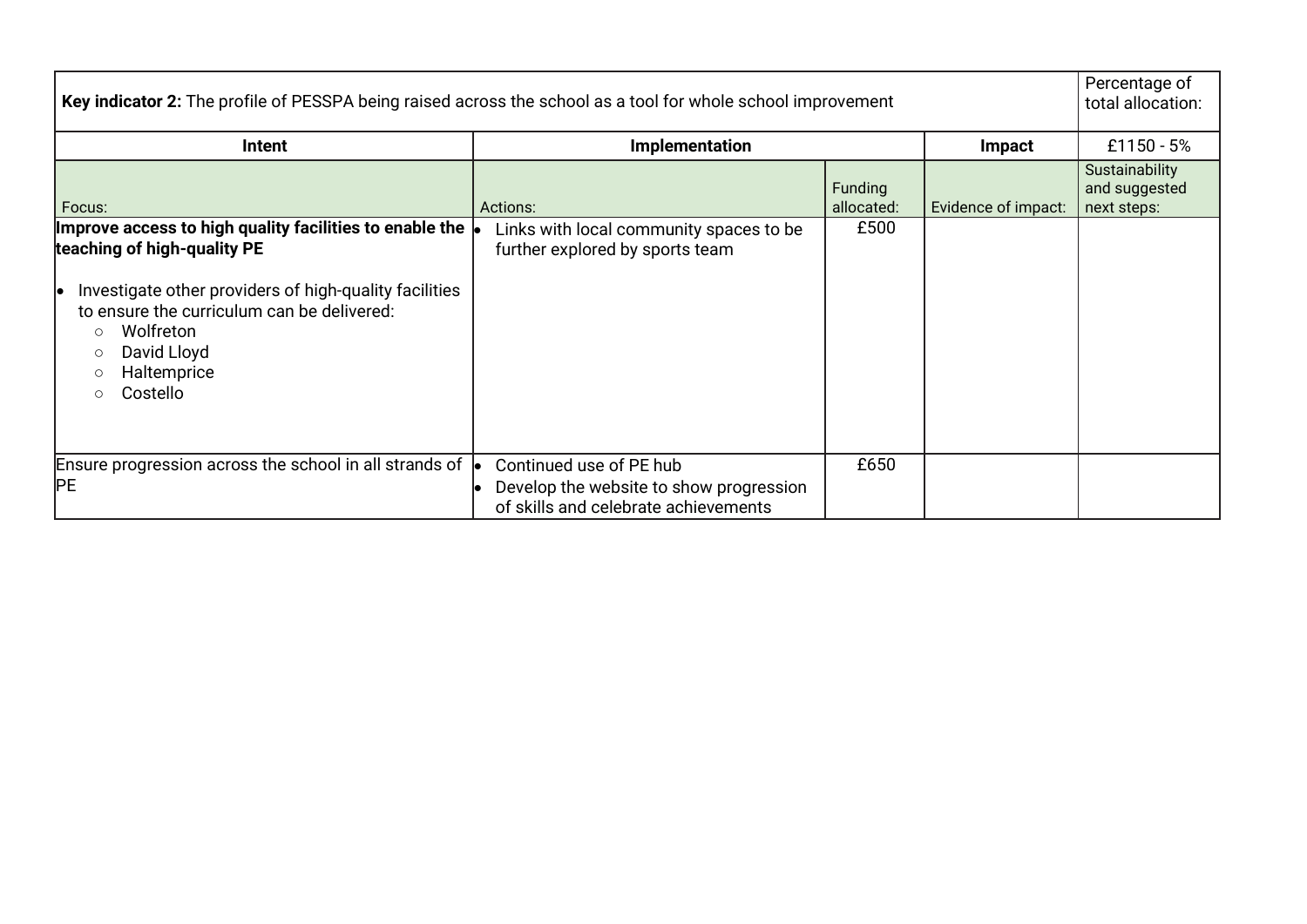| Key indicator 3: Increased confidence, knowledge and skills of all staff in teaching PE and sport               |                                                                                                                                                                   |                    |                     |                                                |  |
|-----------------------------------------------------------------------------------------------------------------|-------------------------------------------------------------------------------------------------------------------------------------------------------------------|--------------------|---------------------|------------------------------------------------|--|
| Intent                                                                                                          | Implementation                                                                                                                                                    |                    | Impact              | £6000 - 26%                                    |  |
| Focus:                                                                                                          | Actions:                                                                                                                                                          | Funding allocated: | Evidence of impact: | Sustainability and<br>suggested next<br>steps: |  |
| Implementation and development of PE<br>scheme to increase staff knowledge and<br>confidence when delivering PE | Staff training inhouse for using<br>le.<br>PE hub<br>External CPD with Fit for Fun to<br>teach gymnastics and sports<br>that are not common to primary<br>schools | £2000              |                     |                                                |  |
| Children in KS2 to achieve the national<br>expectation for swimming                                             | Catch up year groups who have<br>le.<br>missed swimming due to<br>COVID. Current Y5 and 4 in<br>2021-22                                                           | £4000              |                     |                                                |  |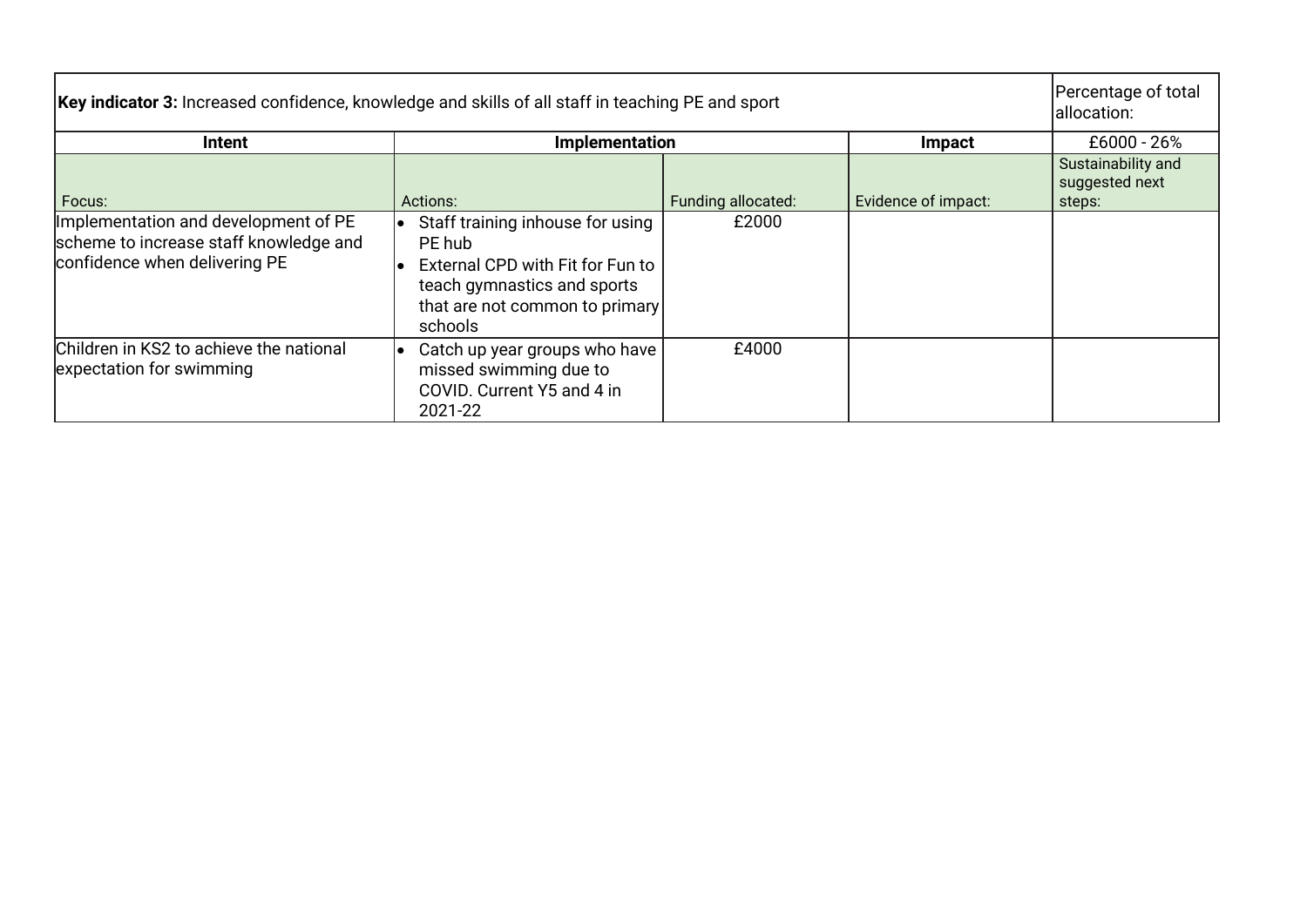| Key indicator 4: Broader experience of a range of sports and activities offered to all pupils |                                                                                                                                                                                                |                                                                                                    |                    |                     |                                                |
|-----------------------------------------------------------------------------------------------|------------------------------------------------------------------------------------------------------------------------------------------------------------------------------------------------|----------------------------------------------------------------------------------------------------|--------------------|---------------------|------------------------------------------------|
|                                                                                               | <b>Intent</b><br>Implementation                                                                                                                                                                |                                                                                                    |                    | Impact              | £2550 - $9\%$                                  |
|                                                                                               | Focus:                                                                                                                                                                                         | Actions:                                                                                           | Funding allocated: | Evidence of impact: | Sustainability and<br>suggested next<br>steps: |
|                                                                                               | Develop links with local clubs and<br>enhance partnerships to develop sport in<br>and out of school and offer children<br>experiences they may not have had an<br>opportunity to take part in. | Local clubs are booked to<br>deliver specialist training<br>sessions                               | £1000              |                     |                                                |
| le                                                                                            | Continue to enter competitions for all<br>children with a particular focus on the<br>Vulnerable and SEND children                                                                              | Membership of Sports<br>partnership and football league<br>to allow access to local<br>tournaments | £1550              |                     |                                                |